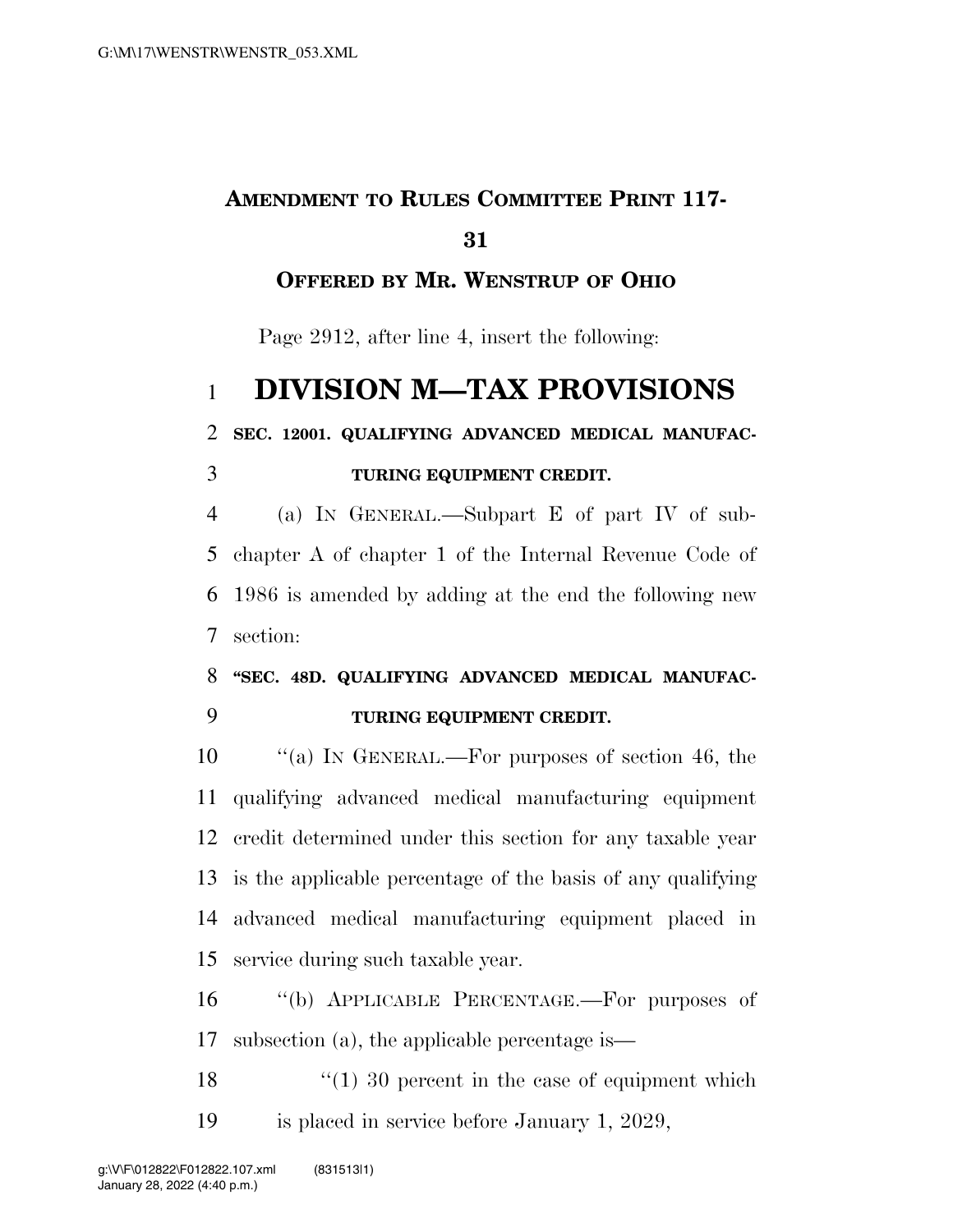2

| $\mathbf{1}$   | $\lq(2)$ 20 percent in the case of equipment which     |
|----------------|--------------------------------------------------------|
| $\overline{2}$ | is placed in service during calendar year 2029,        |
| 3              | $\lq(3)$ 10 percent in the case of equipment which     |
| $\overline{4}$ | is placed in service during calendar year 2030, and    |
| 5              | $(4)$ 0 percent in the case of equipment which         |
| 6              | is placed in service after December 31, 2030.          |
| 7              | "(c) QUALIFYING ADVANCED MEDICAL MANUFAC-              |
| 8              | TURING EQUIPMENT.—For purposes of this section, the    |
| 9              | term 'qualifying advanced medical manufacturing equip- |
| 10             | ment' means property—                                  |
| 11             | $\lq(1)$ which is machinery or equipment that is       |
| 12             | designed and used to manufacture a—                    |
| 13             | "(A) drug (as such term is defined in sec-             |
| 14             | tion $201(g)(1)$ of the Federal Food, Drug, and        |
| 15             | Cosmetic Act),                                         |
| 16             | $\lq\lq$ device (as such term is defined in sec-       |
| 17             | tion $201(h)$ of such Act), or                         |
| 18             | " $(C)$ biological product (as such term is            |
| 19             | defined in section $351(i)$ of the Public Health       |
| 20             | Service Act),                                          |
| 21             | $\lq(2)$ which has been identified by the Secretary    |
| <u>22</u>      | (after consultation with the Secretary of Health and   |
| 23             | Human Services) as machinery or equipment that—        |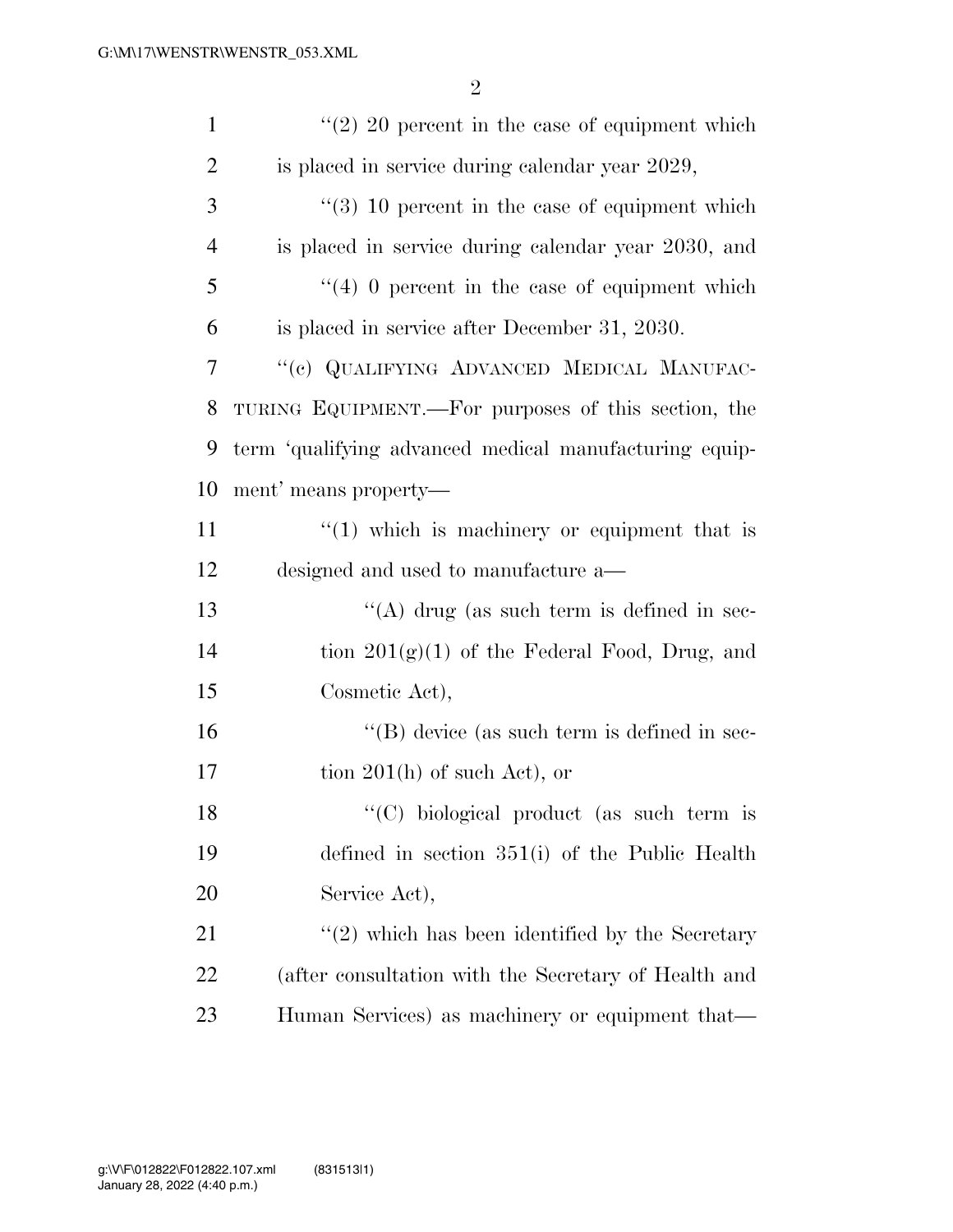| $\mathbf{1}$   | $\lq\lq$ incorporates novel technology or uses               |
|----------------|--------------------------------------------------------------|
| $\overline{2}$ | an established technique or technology in a new              |
| 3              | or innovative way, or                                        |
| $\overline{4}$ | $\lq\lq$ that can improve medical product                    |
| $\mathfrak{S}$ | quality, address shortages of medicines, and                 |
| 6              | speed time-to-market,                                        |
| $\overline{7}$ | $\cdot\cdot$ (3) which is placed in service in the United    |
| 8              | States by the taxpayer, and                                  |
| 9              | $\cdot$ (4) with respect to which depreciation is allow-     |
| 10             | able.                                                        |
| 11             | "(d) CERTAIN QUALIFIED PROGRESS EXPENDI-                     |
| 12             | TURES RULES MADE APPLICABLE.—Rules similar to the            |
| 13             | rules of subsections $(c)(4)$ and $(d)$ of section 46 (as in |
| 14             | effect on the day before the enactment of the Revenue        |
| 15             | Reconciliation Act of 1990) shall apply for purposes of      |
| 16             | this section.                                                |
| 17             | "(e) REGULATIONS.—The Secretary shall prescribe              |
|                | 18 such regulations or other guidance as may be necessary    |
| 19             | to carry out the purposes of this section, including regula- |
| 20             | tions which prevent abuse or fraud.".                        |
| 21             | (b) TREATMENT UNDER BASE EROSION TAX.-Sec-                   |
| <u>22</u>      | tion $59A(b)(1)(B)(ii)$ of such Code, as amended under sec-  |
| 23             | tion 1 of this Act, is further amended by striking "plus"    |
| 24             | at the end of subclause $(II)$ , by redesignating subclause  |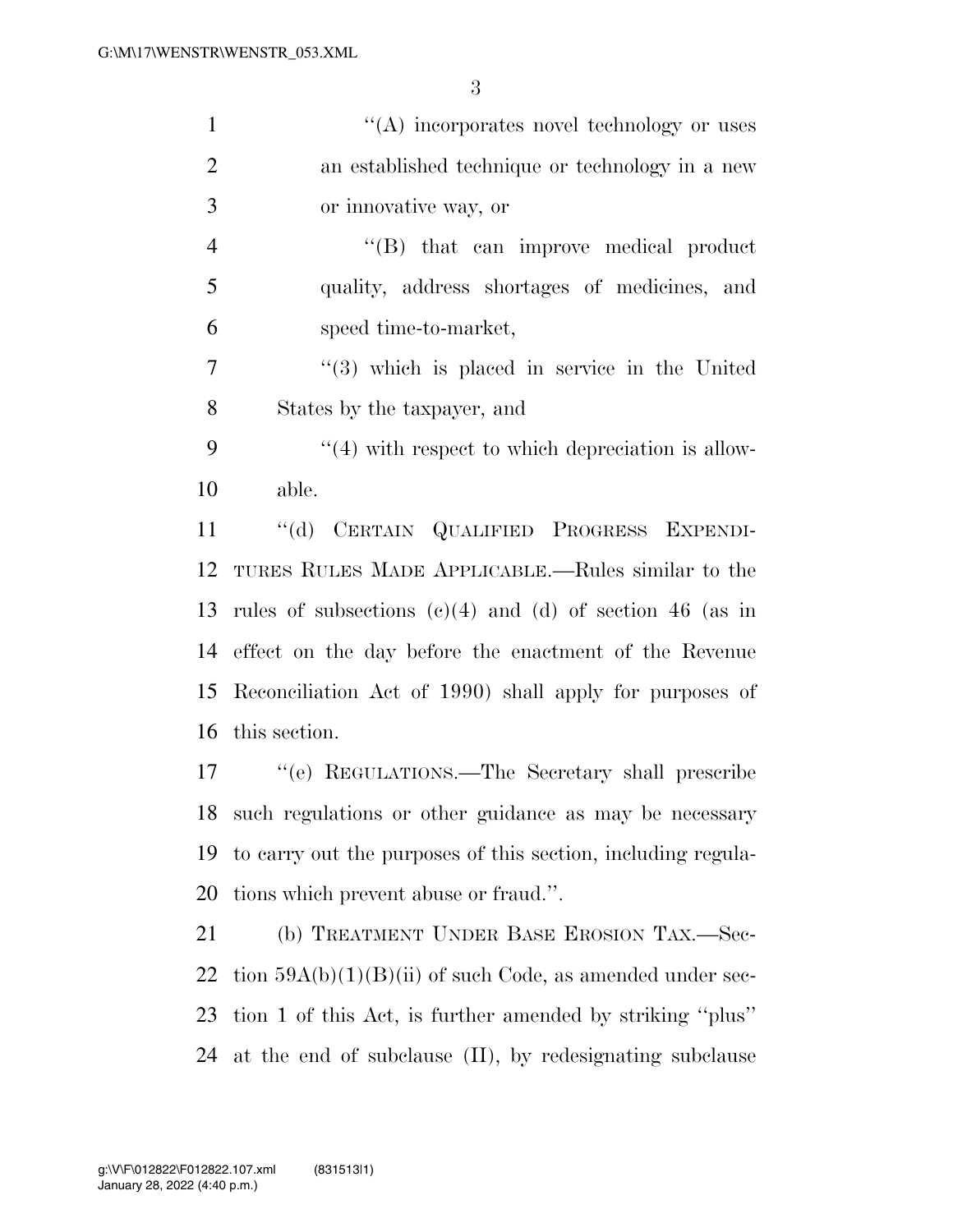(III) as subclause (IV), and by inserting after subclause (II) the following new subclause:

 $\frac{1}{11}$  the credit allowed under section 46 for the taxable year which is properly allocable to the qualifying advanced medical manufacturing equipment credit determined under 8 section  $48D(a)$ , plus".

 (c) PART OF INVESTMENT CREDIT.—Section 46 of such Code is amended by striking ''and'' at the end of paragraph (5), by striking the period at the end of para- graph (6) and inserting '', and'', and by adding at the end the following new paragraph:

14  $\frac{1}{2}$  (7) the qualifying advanced medical manufac-turing equipment credit.''.

 (d) CLERICAL AMENDMENT.—The table of sections for subpart D of part IV of subchapter A of chapter 1 of such Code is amended by adding at the end the fol-lowing new item:

''Sec. 48D. Qualifying advanced medical manufacturing equipment credit.''.

 (e) EFFECTIVE DATE.—The amendments made by this section shall apply to periods after the date of the enactment of this section under rules similar to the rules of section 48(m) of the Internal Revenue Code of 1986